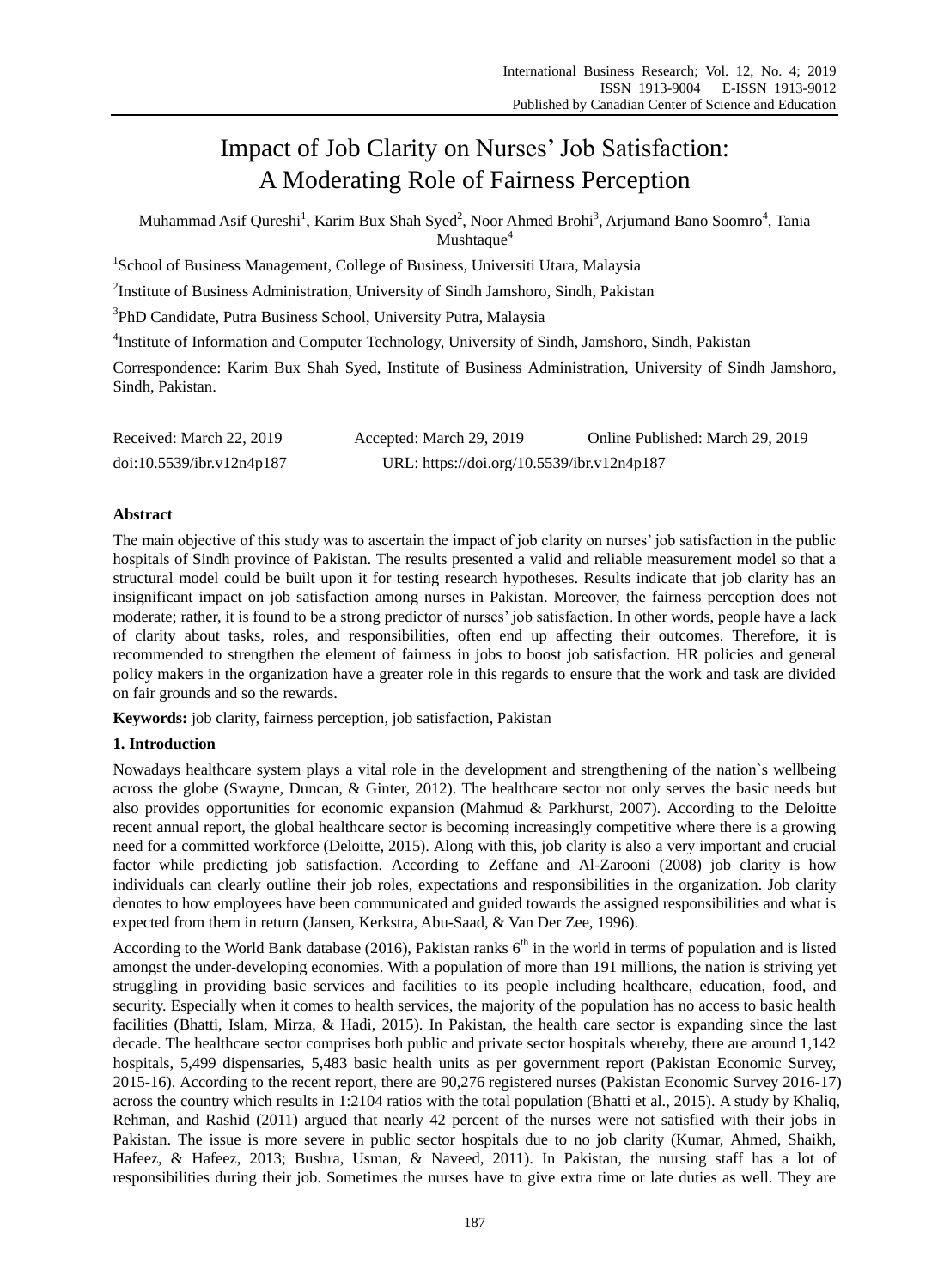totally responsible for the health of their patients after the patients come from some surgery or after a doctor"s treatment. Sometimes, nurses have responsibilities even more than doctors" responsibilities because their job role and job description is not clear. Their seniors ask them to stay ready for any type of task which is assigned to them during their duty time. This is one of the reasons which make them unsatisfied with their job. Therefore, job clarity is very important in every field and even in the field of nurses too for leading towards job satisfaction.

The aim of this study is examining the role of job clarity in nurses" job satisfaction with the moderating effect of fairness perception. Taken together, to bridge the aforementioned theoretical and practical gaps, a quantitative study is needed to analyze the impact of job clarity on the nurses" job satisfaction in the public hospitals of Pakistan. This study also attempts to investigate whether fairness perception moderates the relationship between job clarity and nurses' job satisfaction. The remaining part of the study consists of the following sections. Section 2 explains the literature review about the job clarity and job satisfaction. Section 3 describes the methodology. Section 4 clarifies the data analysis and discussion section, and section 5 presents the conclusions and policy recommendations.

#### **2. Literature Review**

Different features of representative job satisfaction have been investigated with the help of various examinations, illustrations, and observations by the the scholars. Previous empirical findings recommend that organizational work attributes such as job clarity, job autonomy, and other factors possess a considerable role in the development job satisfaction amongst the workforce (Konovsky & Cropanzano, 1991; Wright & Davis 2003; Chen, Gully, Eden, 2001; Boyt et al, 2001; Chu, Hsu, Price & Lee, 2003; Chang, Li, Wu, Wang, 2010). Therefore, prominent researchers in the area have been critically appraised in the present study. These authors have reported that job clarity is essential prospects to boost job satisfaction. In the domain of job satisfaction, organizational factors possess significant value and importance which is why, a majority of the studies have attempted to underline how factors in this category can be of prominence for businesses across different occupational settings (Boyt et al, 2001).

Job clarity represents the degree to which required details are clear about the job and how the employee/worker needs to perform his/her job in a way that enhances efficiency and avoid wasting of time (Teas, Wacker, & Hughes, 1979). In the same context, Kelly and Hise (1980) described job clarity that individual employee receives details and understanding about the job clarifying what they are expected to do and what they are not. Kim (2009) stated that job clarity is when tasks and expectations of the job are made clear to the employee. Job clarity was described as an understanding of the following role components: (a) goals of role efficiency, (b) attitude and behavior necessary for goal accomplishment, (c) role limitations, and (d) behavior predicted by those in roles counters (Meleis, 1975; Meleis & Swendsen, 1978). Job clarity is defined as an understanding of job requirements and come up with performance fulfill job requirements as individually (Brief, Schuler & Van Sell, 1981). Previous literature indicated that a high level of job clarity increases job satisfaction resulting in employees" loyalty and trustworthiness with the organization (Zeffane and Al Zarooni, 2008). Role clarity is an important factor to enhance the employee's job performance (Locke  $&$  Latham, 2002). Role clarity reduces the unambiguity of employees and also decreases the risk of mistake during working (Ting, 1997). Furthermore, job clarity helps the employee to understand the job role.

On the other hand, lack of role clarity increases the job dissatisfaction and decreases performance (Kahn, Wolfe, Quinn, Snoek, & Rosenthal, 1964; Kelly & Hise, 1980). Due to lack of clarifications, the negative impact on the job ultimately affects the employee job satisfaction negatively. In the service sector, job clarity provides a chance to service providers to deliver services in a quick and better manner to their customers (Suan, & Nasurdin, 2013). Terje, Göran, and Sander (2011) also defined when a service employee having a lack of role clarity its negative impact on the outputs are likely to happen such as involved employees may offer incorrect information, which leads to the inadequate services to the customers.

Particularly, job clarity is important for employees who are performance and satisfaction focused. According to Terje et al., (2011) job clarity is also significant in the services sector. Furthermore, indicated that a high level of role clarity brings confidence in the employees to perform better and meet the requirements of the customers. Therefore, when an employees' role is clear on what they are expected to do in their job, they are more likely to look with a positive mindset towards their work and show greater zeal to provide services to their customers (Suan, & Nasurdin, 2013). Hence, an employee with a high level of role clarity is expected to deliver high-quality service to customers.

According to Troyer, Mueller, and Osinsky (2000) a higher level of job clarity, reduced the level of issues at job time. Bray and Brawley, (2002) outlined that clear role of employee motivated them to work beyond the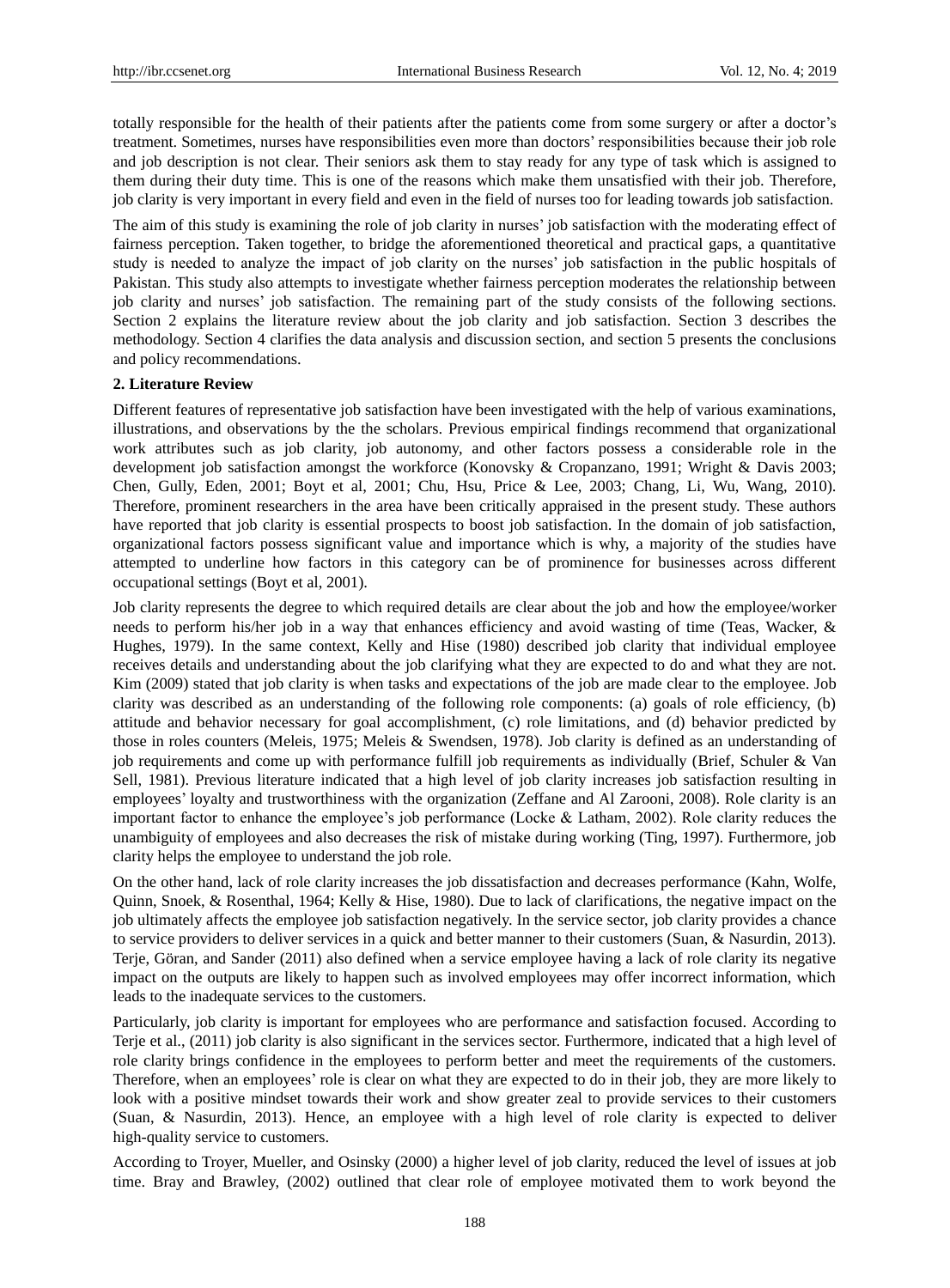expectation of the organization. In United Empire hospital nursing staff, Blumenthal, Lavender, & Hewson (1998) Found that reduced job clarity results in unwanted effects for both company members and for organizational efficiency. Though more common in literature, there are limited positive effects of job clarity on efficiency (Singh, 1993). In fact, some studies have even shown a negative relationship between job clarity and purpose, and subjective measure of service quality (Wetzels, De Ruyter, & Bloemer, 2000), showing that a limited amount of role ambiguity always gave the result of increased and better performance (Lyons, 1971).

Locke and Latham (2002) have underlined that job clarity provides clear outlines as to what is expected thus, resulting in employees` satisfaction with the job. Notably, Zeffane and Al-Zarooni (2008) have related it with organizational structuring whereby employee functions and expectations are rooted and mapped. Accordingly, Adams and Bond (2000) studied nurses and their job clarity and found that clarity concerns are critical for them to perform in a better manner and job satisfaction. Further exploration of the literature on job clarity has underlined inconsistent findings for the construct. According to Kroposki et al., (1999), there are job clarity is correlated with employee job satisfaction whereby, Smerek and Peterson (2007) outlined that job clarity is not correlated with job satisfaction. According to Kroposki et al. (1999) that role ambiguity and lack of information about the job which negatively influences job satisfaction. A study conducted by Smerek and Peterson (2007) that staff found insignificance relationship between job clarity and employees job satisfaction. Thus, the previous literature has varying outcomes about the relationship of job clarity and employee job satisfaction.

Based on the above literature, it is clear that job clarity is very essential for analyzing the impact on job satisfaction among nurses. The contrasting results (Tumulty, et al., 1994; Kroposki et al., 1999; Adams & Bond, 2000; Smerek and Peterson, 2007) job clarity will be moderated in their relationship with nurses` job satisfaction. Hence, the current study proposes that the relationship between job clarity will be moderated in their relationship with nurses` job satisfaction. Therefore, the current literature concludes the following proposed research model and hypotheses which are as follows.

# *H1: Job Clarity is positively related to nurses` Job satisfaction H2: Fairness perception moderates the relationship between Job clarity and Job satisfaction*



Figure 1. Conceptual Framework

#### **3. Methodology**

A sample consisting of 325 questionnaires gathered from the different parts of the Sindh province of Pakistan is used in this study. The data were collected during the span of 12 months from January 2015 to December 2015) through a survey transcribed in English. After the data screening, eleven items were removed on the basis of missing values. In addition, twenty one uni-variate outliers were identified and removed from the dataset. To identify the multivariate outliers, we applied the Mahalanobis distance critical Chi-square function at p<0.001. We found thirteen multivariate outliers on this criterion. Therefore, after excluding 45 invalid responses, the final sample of 280 valid responses was used. The current study deployed a cluster sampling technique. The target population was segregated into groups based on areas and clusters (Kothari, 2004). Out of those clusters, a simple random sample from the groups was selected to respond. This was because the researcher attempted to gather the data on the number of nurses working in each hospital of Sindh province. Our sample includes all the public sector hospitals located in the province of Sindh, Pakistan. This is due to the fact that the researcher tried to acquire the data regarding the number of nurses working in each hospital of Sindh province. The current study covered all the public hospitals, located in Sindh Pakistan. Researcher requested the complete lists of nurses serving in the 43 public hospitals for conducting surveys. Notably, Sindh Health department and Health Ministry of Pakistan are the only government regulatory authorities for hospitals in the country but failed to give the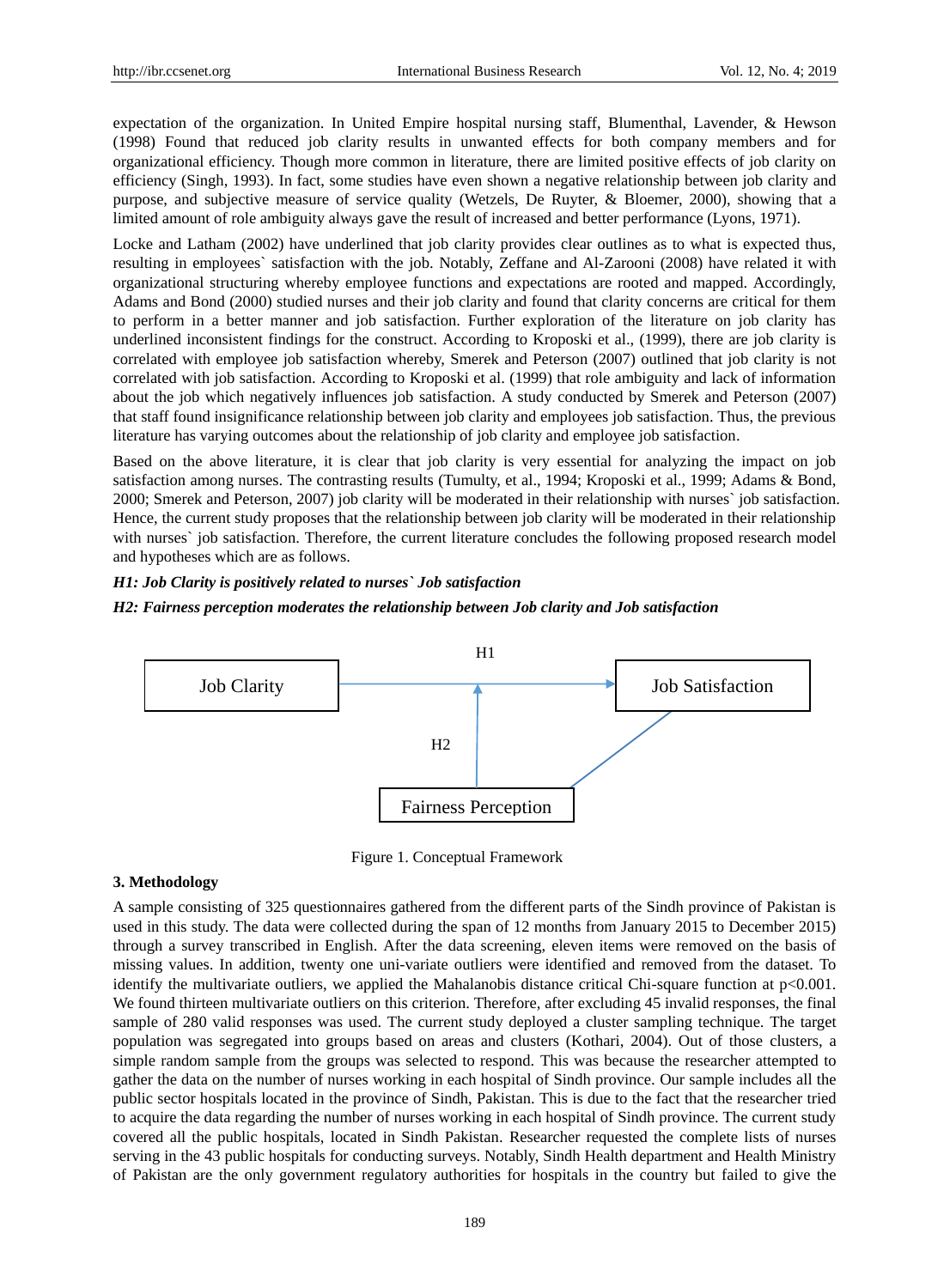complete details in this regard. In fact, the list was not available for two reasons. Firstly, the document was not updated, thus it could have provided inappropriate information about the number of doctors in each hospital of Sindh. The conclusions drawn in the present study are unbiased. We followed the guidelines of Dillman (1978) in fulfilling ethical standards. The present study has no biases in attaining any conclusion. The research followed the directions of Dillman (1978) in fulfilling ethical measures. The credentials of the respondents are taken care of with attention and are not biased in any way. Finally, the study is not financed by any public or private organization.

# **4. Data Analysis & Discussion**

## *4.1 Descriptive Analysis*

For a coherent discussion and rational explanation of the results and findings, it is important to have a clear understanding of the respondent"s profile which is presented in Table 1 in this study. This study collected responses from both male and female nurses working in the public hospital of Sindh. There were 146 (52.1 percent) male respondents and 134 (47.9 percent) female respondents. In addition, 90.7 percent respondents were less than 40 years of age and 63.6 percent had attended high school; only 20 respondents were having a nursing diploma, however, 72 (25 percent) respondents were also holding a postgraduate qualification. Moreover, 86 respondents (30.7 percent) possessed less than or up to five years of work experience; 112 respondents (40 percent) between 6 and 10 years; however, the sample included only 19 respondents (6.8 percent) held work experience between 16 and 20 years.

| Table 1. Descriptive Statistics |
|---------------------------------|
|---------------------------------|

| Demography           | Indicator            |     |      | Frequency Percent Cumulative Percent |
|----------------------|----------------------|-----|------|--------------------------------------|
| Gender               | Male                 | 146 | 52.1 | 52.1                                 |
|                      | Female               | 134 | 47.9 | 100.0                                |
| Age                  | Below 30 Years       | 175 | 62.5 | 62.5                                 |
|                      | 30-40 Years          | 79  | 28.2 | 90.7                                 |
|                      | 41-50 Years          | 22  | 79   | 98.6                                 |
|                      | 51-60 Years          | 4   | 14   | 100.0                                |
| <b>Oualification</b> | <b>High School</b>   | 178 | 63.6 | 63.6                                 |
|                      | Nursing Diploma      | 20  | 7.1  | 70.7                                 |
|                      | Undergraduate Degree | 10  | 36   | 74.3                                 |
|                      | Postgraduate Degree  | 72. | 25.7 | 100.0                                |
| <b>Experience</b>    | 1-5 Years            | 86  | 30.7 | 30.7                                 |
|                      | 6-10 Years           | 112 | 40.0 | 70.7                                 |
|                      | 11-15 Years          | 63  | 22.5 | 93.2                                 |
|                      | $16-20$ Years        | 19  | 6.8  | 100.0                                |

The measurement model was developed to determine the convergent validity, discriminant validity and construct reliability of the three latent constructs i.e. fairness perception, job clarity, and job satisfaction. The convergent validity and construct reliability were estimated by using average variance extracted (AVE) and composite reliability (CR). Whereas, the discriminant validity between the six latent variables was estimated by using two widely-used methods i.e. Fornell-Larcker and Heterotrait-Monotrait Ratio (HTMT) matrices. Table 2 also shows that the AVE of each of the five constructs is greater than 0.50 showing a good convergent validity (Hair et al., 2010). Furthermore, as shown in this table, the CR value is greater than 0.70 which shows good construct reliability (Hair et al., 2011; Hair et al., 2012; Sharif & Bukhari, 2014; Arif et al. 22016; Afshan & Sharif, 2016; Sharif & Raza, 2017; Afshan et al. 2018). Moreover, in Table 3, the square root of AVE of each latent construct (which is shown in boldface on diagonal) is also greater than its inter-construct correlations showing the evidence of discriminant validity by using Fornell-Larcker criterion (Fornell & Larcker, 1981; Molina et al. 2007).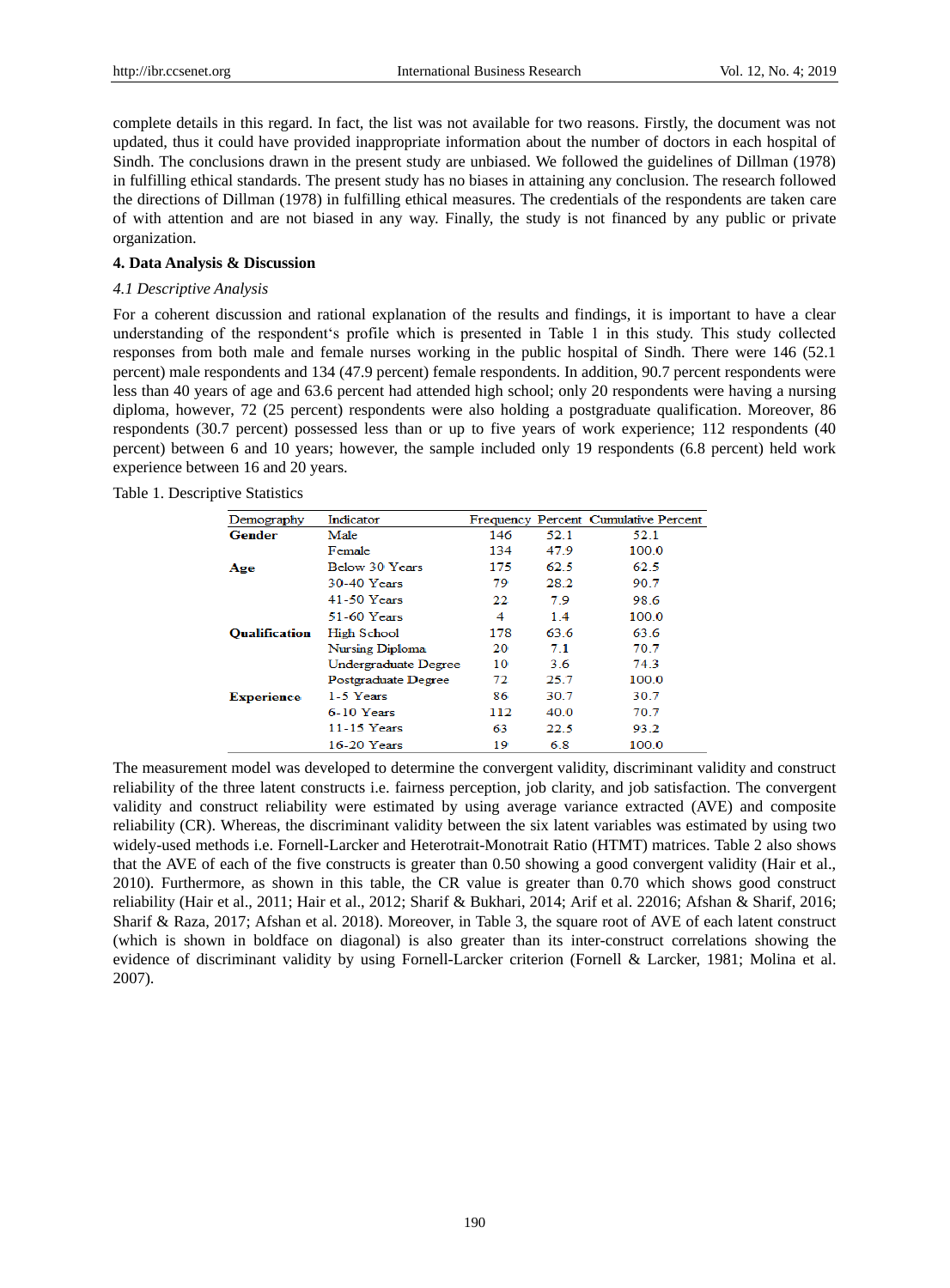| Construct                  | <b>Item</b>     | Loading | <b>Alpha</b> | CR    | <b>AVE</b> |
|----------------------------|-----------------|---------|--------------|-------|------------|
|                            | FP1             | 0.983   | 0.954        | 0.966 | 0.853      |
|                            | FP <sub>2</sub> | 0.721   |              |       |            |
| <b>Fairness Perception</b> | FP3             | 0.949   |              |       |            |
|                            | FP4             | 0.983   |              |       |            |
|                            | FP <sub>5</sub> | 0.955   |              |       |            |
|                            | JC1             | 0.997   | 0.993        | 0.997 | 0.993      |
| <b>Job Clarity</b>         | JC <sub>2</sub> | 0.997   |              |       |            |
|                            | JS1             | 0.882   | 0.983        | 0.985 | 0.833      |
|                            | JS <sub>2</sub> | 0.944   |              |       |            |
|                            | JS3             | 0.931   |              |       |            |
|                            | JS4             | 0.87    |              |       |            |
|                            | JS5             | 0.934   |              |       |            |
|                            | JS <sub>6</sub> | 0.941   |              |       |            |
| <b>Job Satisfaction</b>    | JS7             | 0.941   |              |       |            |
|                            | JS8             | 0.944   |              |       |            |
|                            | JS9             | 0.915   |              |       |            |
|                            | <b>JS10</b>     | 0.929   |              |       |            |
|                            | JS11            | 0.798   |              |       |            |
|                            | JS12            | 0.943   |              |       |            |
|                            | <b>JS13</b>     | 0.882   |              |       |            |

Table 2. Factor Loading, Cronbach Alpha, Composite Reliability and Average Variance Extracted

*Note.* CR= Composite Reliability, AVE = Average variance extracted

To further confirm the discriminant validity, we used another method i.e. Heterotrait-Monotrait Ratio (HTMT) matrix (see Table 4) in SmartPLS 3.0. Ramayah, Cheah, Chuah, Ting, & Memon (2016) stated "HTMT refers to the ratio of correlations within the constructs to correlations between the constructs… an estimate of what the true correlation between two constructs would be if they are perfectly measured…" (p. 62), using a more stringent criterion i.e. HTMT0.85 (Henseler, Ringle, & Sarstedt, 2015; Kline, 2011).

Table 3. Discriminant Validity Analysis (Using Fornell-Larcker Criterion)

|                                          | FP                                              | JU                                                        | $\mathbf{r}$<br>υIJ |
|------------------------------------------|-------------------------------------------------|-----------------------------------------------------------|---------------------|
| FP                                       | 0.924                                           |                                                           |                     |
| JC                                       | 0.569                                           | 0.997                                                     |                     |
| JS                                       | $0.67^\circ$                                    | 0.409                                                     | 0.913               |
| $\mathbf{v}$ $\mathbf{m}$ $\mathbf{r}$ . | <b>TIMILITA</b><br>$T^{\prime}$<br><sup>n</sup> | $\mathbf{r}$ , $\mathbf{r}$ , $\mathbf{r}$ , $\mathbf{r}$ |                     |

*Note.* FP= Fairness Perception, JC = Job Clarity, JS = Job Satisfaction

Table 4 shows that all HTMT values are less than 0.85 except 0.874 (HTMT ratio between FP and WA) which also meets HTMT0.90 threshold value (Gold, Malhotra, & Segars, 2001; Henseler et al., 2015; Qureshi, 2015; Ahmed et al. 2017; Nadeem et al 2016; Adil & Qureshi, 2016). Thus, it leads the author to conclude that the discriminant validity was established between the five constructs of this study using both Fornell-Larcker criterion and HTMT ratio methods.

Table 4. Discriminant Validity Analysis (Using HTMT Ration)

|    | ГD                                                                                            | JU    | $\mathbf{u}$ |
|----|-----------------------------------------------------------------------------------------------|-------|--------------|
| FP |                                                                                               |       |              |
| JC | 0.585                                                                                         |       |              |
| JЭ | 0.694                                                                                         | 0.413 |              |
|    | $N_{\text{obs}}$ ED <sub>-</sub> Enimers Demantion $IC =$ Lab Clarity $IC =$ Lab Setisfaction |       |              |

*Note.* FP= Fairness Perception,  $JC = Job$  Clarity,  $JS = Job$  Satisfaction

Table 5 provides a complete account of hypothesis testing. This table shows fairness perception has a statistically significant and positive impact on job satisfaction (0.492;  $p = 0.000$ ). However, job clarity has been found statistically insignificant to predict job satisfaction (0.029;  $p = 0.249$ ). In total, these two exogenous variables predict over 46 percent of the total variance in job satisfaction ( $R^2 = 0.46$ ) which may be considered as "substantial" predictive accuracy of the structural model (Cohen, 1988). Also, the moderating effect of fairness perception is also insignificant on job satisfaction (-0.069; p=0.214).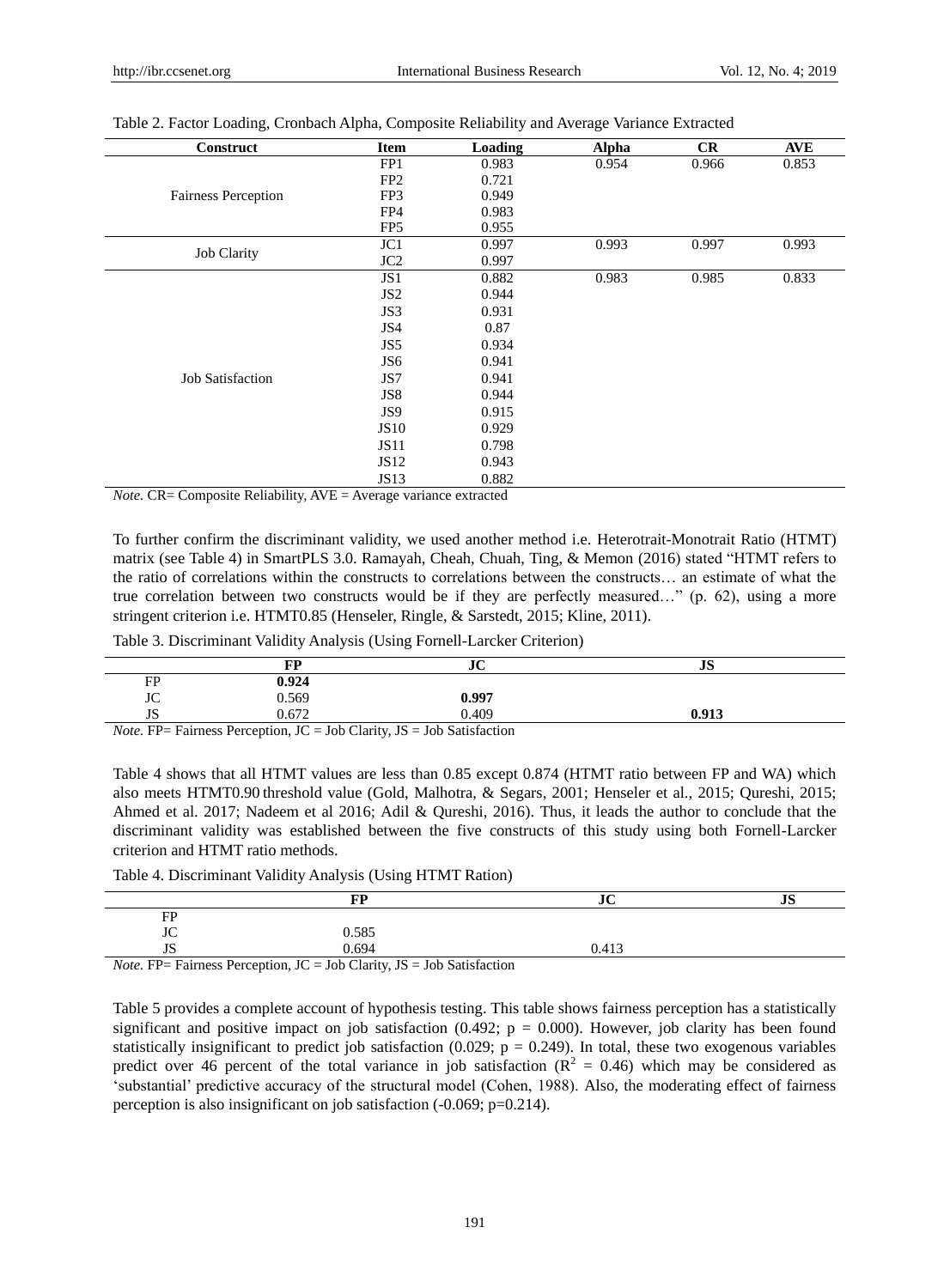| <b>Predictors</b>       | <b>Estimate</b> | SЕ    | <b>T-Value</b> | Sig   |
|-------------------------|-----------------|-------|----------------|-------|
| FP                      | 0.492           | 0.078 | 6.270          | 0.000 |
| JC                      | 0.029           | 0.043 | 0.678          | 0.249 |
| <b>JC<sub>xFP</sub></b> | $-0.069$        | 0.087 | 0.794          | 0.214 |
| Adj. $\mathbf{R}^2$     | 0.46            |       |                |       |

#### Table 5. Hypothesis testing using VB-SEM

*Note.* Exogenous Variable = Job Satisfaction

#### **5. Conclusion & Policy Implication**

The main objective of this study was to ascertain the impact of job clarity on nurses' job satisfaction in the public hospitals of Sindh province of Pakistan. The results presented a valid and reliable measurement model so that a structural model could be built upon it for testing research hypotheses. Results indicate that job clarity has an insignificant impact on job satisfaction among nurses in Pakistan. Moreover, fairness perception does not moderate rather, it is found to be a strong predictor of nurses" job satisfaction. In other words, people who have a lack of clarity about tasks, roles, and responsibilities often end up affecting their outcomes. Clarity in the assigned role is essential to ensure that the individual is capable of achieving what he/she is destined for. In a similar manner, job clarity is crucial for employees to foster their work understanding and hence, express satisfaction with the job (Kroposki et al., 1991). In the views of Donnelly (1975), job clarity is important to help employees perform at the best of their capabilities. Without clear roles and responsibilities, an organization cannot simply expect its employees to showcase positive behaviors and outcomes (Kim, 2009). Based on the evidence from prior studies, suggesting that job clarity factor is significantly in correlation with employees job satisfaction (Kim, 2009; Reid et al., 2008), this assertion was taken forward to examine how this association results amongst nurses in public sector hospitals in Sindh, Pakistan. Keeping these theoretical evidence beforehand, the present study attempted to test job clarity and job satisfaction. The PLS path modeling approach found job clarity as a statistically insignificant predictor of nurses" job satisfaction. This might be attributed to the fact that there is a shortage of nurses in the healthcare sector of Pakistan and people who choose nursing as their profession tend to understand that they need to work hard to stay on their nursing job. Consequently, in light of the present scenario in Pakistan, male and female nurses are compelled to work as per the directions of hospital management. Besides, data were collected from the public hospitals where a large number of nurses' appointments are made based on political connections or even a phone call from a senior government official, leader of a political party, or bureaucrat. It results in nurses are least bothered about the job clarity. They tend to find their job satisfaction in other extrinsic motivators. Sometimes, the lack of clear information about job tasks results in role ambiguity that may have an undesirable impact on employee job satisfaction (Kroposki, et al., 1999).

The finding underlines the need for medical institutes to ensure that they allocate work evenly and so the reward across their workforce. Particularly for nurses, the present study has outlined that they valued fairness perception and through it, strengthened usage of job clarity features to boost job satisfaction. HR policies and general policy makers in the organization have a greater role in this regards (Weaver & Trevina, 2001) to ensure that the work is divided on fair grounds and so the rewards. The finding is crucial learning for top management and people in key authorities regarding how fairness perceptions can be strategically used as an important work factor to positively enhance employee behaviors and outcomes. There are far greater benefits of fairness perceptions that organizations need to unveil (Choi & Mattila, 2005) in order to ensure the strategic achievement of both individual and organizational objectives.

#### **References**

- Adams, A., & Bond, S. (2000). Hospital nurses" job satisfaction, individual and organizational characteristics. *Journal of Advanced Nursing*, *32*(3), 536-543. https://doi.org/10.1046/j.1365-2648.2000.01513.x
- Adil, M. S., & bin Ab Hamid, K. (2017). Impact of individual feelings of energy on creative work involvement: A mediating role of leader-member exchange. *Journal of Management Sciences*, *4*(1), 82-105. https://doi.org/10.20547/jms.2014.1704105
- Afshan, S., & Sharif, A. (2016). Acceptance of mobile banking framework in Pakistan. *Telematics and Informatics*, *33*(2), 370-387. https://doi.org/10.1016/j.tele.2015.09.005
- Afshan, S., Sharif, A., Waseem, N., & Frooghi, R. (2018). Internet banking in Pakistan: an extended technology acceptance perspective. *International Journal of Business Information Systems*, *27*(3), 383-410. https://doi.org/10.1504/IJBIS.2018.089863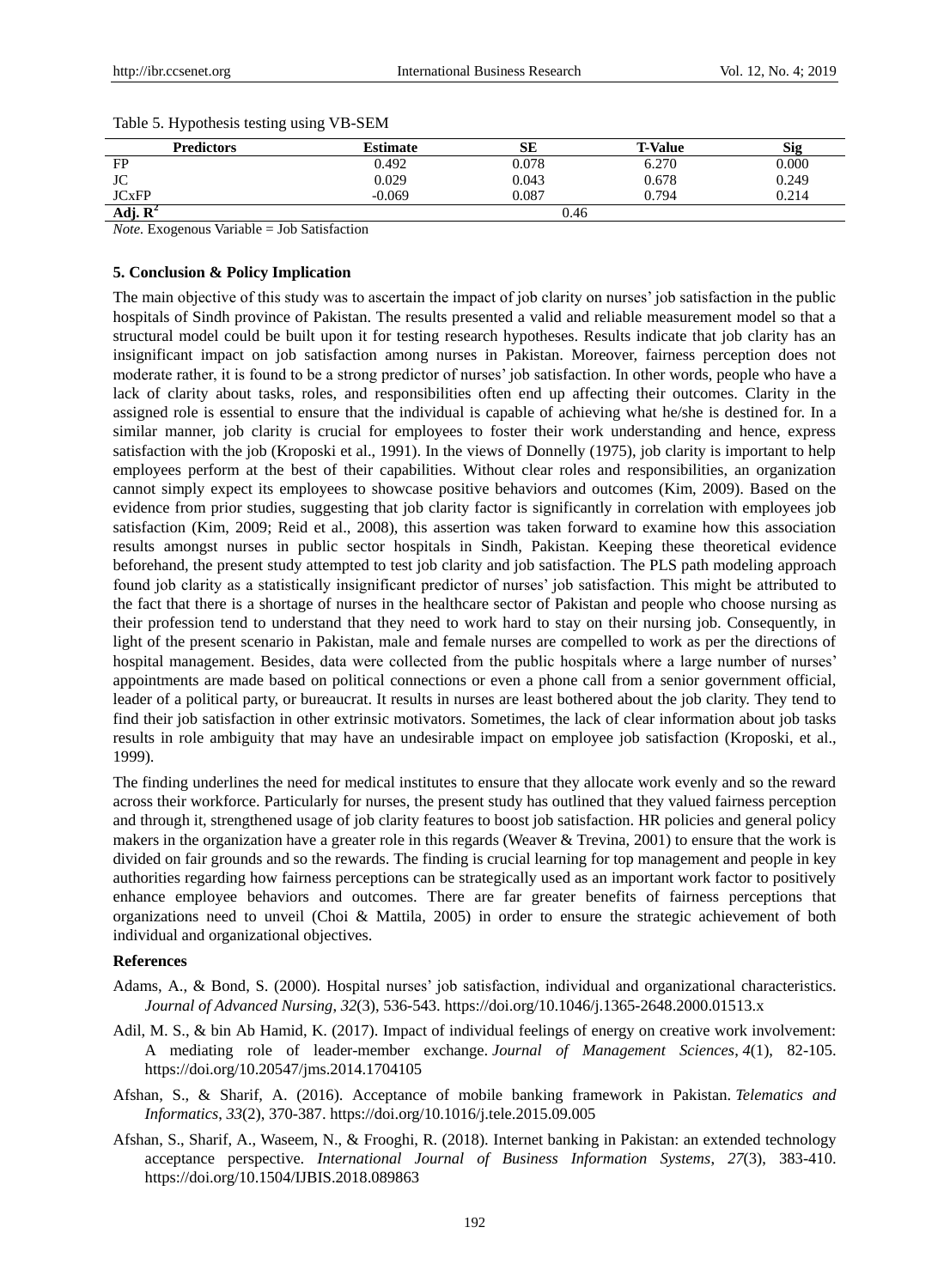- Ahmed, U., Shah, M. H., Siddiqui, B. A., Shah, S. A., Dahri, A. S., & Qureshi, M. A. (2017). Troubling job demands at work: Examining the deleterious impact of workload and emotional demands on work engagement. *International Journal of Academic Research in Business and Social Sciences*, *7*(6), 96-106. https://doi.org/10.6007/IJARBSS/v7-i6/2949
- Arif, I., Afshan, S., & Sharif, A. (2016). Resistance to adopt mobile banking in a developing country: evidence from modified TAM model. *Journal of Finance and Economics Research*, *1*(1), 23-38. https://doi.org/10.20547/jfer1601104
- Bhatti, G., Islam, T., Mirza, H., & Hadi, F. (2015). The relationships between LMX, Job satisfaction, and turnover intention. *Science International, 27*(2). 118-127.
- Blumenthal, S., Lavender, T., & Hewson, S. (1999). Role clarity, perception of the organization and burnout amongst support workers in residential homes for people with intellectual disability: A comparison between a National Health Service trust and a charitable company. *Occupational Health and Industrial Medicine*, *1*(40), 28-37.
- Boyt, T. E., Lusch, R. F., & Naylor, G. (2001). The role of professionalism in determining job satisfaction in professional services: A study of marketing researchers. *Journal of Service Research*, *3*(4), 321-330. https://doi.org/10.1177/109467050134005
- Bray, S. R., & Brawley, L. R. (2002). Role efficacy, role clarity, and role performance effectiveness. *Small Group Research*, *33*(2), 233-253. https://doi.org/10.1177/104649640203300204
- Brief, A. P., Schuler, R. S., & Van Sell, M. (1981). Managing job stress. In *Managing job stress*.
- Bushra, F., Ahmad, U., & Naveed, A. (2011). Effect of transformational leadership on employees job satisfaction and organizational commitment in banking sector of Lahore (Pakistan). *International Journal of Business and Social Science, 2*(18), 261-267.
- Chang, Y. H., Li, H.., Wu, C. M. & Wang, P. C. (2010), The influence of personality traits on nurses' job satisfaction in Taiwan. *International Nursing Review, 57*(4), 478-484. https://doi.org/10.1111/j.1466-7657.2010.00825.x
- Chen, G., Gully, S. M., & Eden, D. (2001). Validation of a new general self-efficacy scale. *Organizational Research Methods*, *4*(1), 62-83. https://doi.org/10.1177/109442810141004
- Deloitte, (2015). Global health care outlook Common goals, competing priorities. Retrieved from [http://www2.deloitte.com/content/dam/Deloitte/global/Documents/Life-Sciences-Health-Care/gx-lshc-2015](http://www2.deloitte.com/content/dam/Deloitte/global/Documents/Life-Sciences-Health-Care/gx-lshc-2015-health-care-outlook-global.pdf) [-health-care-outlook-global.pdf](http://www2.deloitte.com/content/dam/Deloitte/global/Documents/Life-Sciences-Health-Care/gx-lshc-2015-health-care-outlook-global.pdf)
- Dillman, D. A. (1978). Mail and telephone surveys: *The Total Design Method*, *19,* Wiley New York.
- Fornell, C., & Larcker, D. F. (1981). Evaluating structural equation models with unobservable variables and measurement error. *Journal of Marketing Research*, 39-50. https://doi.org/10.1177/002224378101800104
- Gold, A. H., Malhotra, A., & Segars, A. H. (2001). Knowledge management: An organizational capabilities perspective. *Journal of Management Information Systems*, *18*(1), 185-214. https://doi.org/10.1080/07421222.2001.11045669
- Hair, J. F., Ringle, C. M., & Sarstedt, M. (2011). PLS-SEM: Indeed a Silver Bullet. *Journal of Marketing Theory and Practice, 18*(2), 139-152. https://doi.org/10.2753/MTP1069-6679190202
- Hair, J. F., Ringle, C. M., & Sarstedt, M. (2013). Editorial-partial least squares structural equation modeling: Rigorous applications, better results and higher acceptance. *Long Range Planning, 46*(1-2), 1-12. https://doi.org/10.1016/j.lrp.2013.01.001
- Hair, J. F., Ringle, C. M., & Sarstedt, M. (2013). Partial least squares structural equation modeling: Rigorous applications, better results and higher acceptance. *46*(1), 1-12. https://doi.org/10.1016/j.lrp.2013.01.001
- Hair, J. F., Sarstedt, M., Ringle, C. M., & Mena, J. A. (2012). An assessment of the use of partial least squares structural equation modeling in marketing research. *Journal of the Academy of Marketing Science, 40*(3), 414-433. https://doi.org/10.1007/s11747-011-0261-6
- Henseler, J., Ringle, C. M., & Sarstedt, M. (2015). A new criterion for assessing discriminant validity in variance-based structural equation modeling. *Journal of the Academy of Marketing Science*, *43*(1), 115-135. https://doi.org/10.1007/s11747-014-0403-8
- Jansen, P. G., Kerkstra, A., Abu-Saad, H. H., & Van Der Zee, J. (1996). The effects of job characteristics and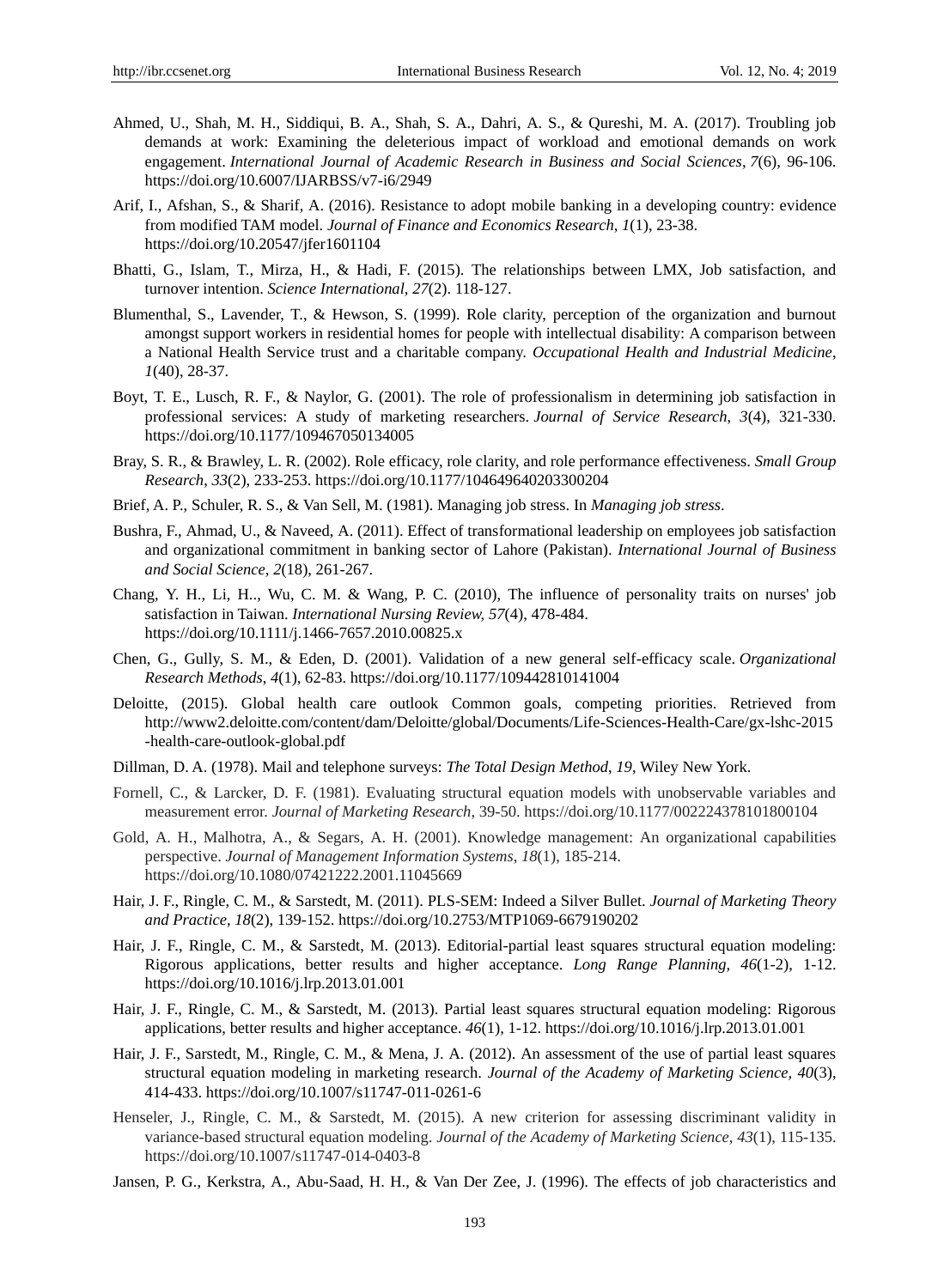individual characteristics on job satisfaction and burnout in community nursing. *International Journal of Nursing Studies, 33*(4), 407-421. https://doi.org/10.1016/0020-7489(95)00060-7

- Kahn, R. L., Wolfe, D. M., Quinn, R. P., Snoek, J. D., & Rosenthal, R. A. (1964). Organizational stress: Studies in role conflict and ambiguity. Retrieved from <http://psycnet.apa.org/record/1965-08866-000>
- Kelly, J.P. and Hise, R.T. (1980). Role conflict, role clarity, job tension and job satisfaction in the brand manager position, *Journal of the Academy of Marketing Science*, *8*(2), 120-137. https://doi.org/10.1007/BF02721978
- Khalig, M. J., Rehman, M., & Rashid, M. (2011). The role of human resource management and nurses' job satisfaction in medical service organizations. *African Journal of Business Management*, *5*(3), 974-986.
- Kim, S. (2009). IT Employee Job Satisfaction in the Public Sector. *International Journal of Public Administration, 32*(12), 1070-1097. https://doi.org/10.1080/01900690903170303
- Kline, R. B. (2011). Principles and practice of structural equation modeling. New York: Guilford Press. Teo, T. S. H.
- Konovsky, M. A., & Cropanzano, R. (1991). Perceived fairness of employee drug testing as a predictor of employee attitudes and job performance. *Journal of Applied Psychology, 76*(5), 698-707. https://doi.org/10.1037/0021-9010.76.5.698
- Kothari, C. (2004). *Research methodology: Methods and techniques*: New Age International.
- Kroposki, M., Murdaugh, C., Tavakoli, A., & Parsons, M. (1999). Role clarity, organizational commitment, and job satisfaction during hospital reengineering. *Nursing Connections, 12*(1), 27-34.
- Kumar, R., Ahmed, J., Shaikh, B. T., Hafeez, R., & Hafeez, A. (2013). Job satisfaction among public health professionals working in public sector: a cross sectional study from Pakistan. *Human Resources for Health, 11*(1), 2-5. https://doi.org/10.1186/1478-4491-11-2
- Locke, E. A., & Latham, G. P. (2002). Building a practically useful theory of goal setting and task motivation: A 35-year odyssey. *American Psychologist, 57*(9), 705. https://doi.org/10.1037/0003-066X.57.9.705
- Mahmud, A., & Parkhurst, M. (2007). The role of the health care sector in expanding economic opportunity. *Corporate Social Responsibility Initiative Report*, *21,* 79-94.
- Meleis, A. I. (1975). Role insufficiency and role supplementation: A conceptual framework. *Nursing Research, 24*(6), 264-271. https://doi.org/10.1097/00006199-197507000-00004
- Meleis, A. I., & Swendsen, L. A. (1978). Role supplementation: An empirical test of a nursing intervention. *Nursing Research*, *27*(1), 11-18. https://doi.org/10.1097/00006199-197801000-00003
- Nadeem, S., Abdullah, N. A. H. B. N., Azeem, M., Qureshi, M. A., & Saqib, M. (2016). The impact of Manager"s personal values and awareness on the sustainable behavior. *International Journal of Economic Perspectives, 10*(4), 710-725.
- Qureshi, M. A. (2015). Human resource practices in Pakistan banking sector: A conceptual framework including personality traits, emotional intelligence and employee performance. *International Journal of Scientific and Research Publications*, *5*(1), 78-95.
- Qureshi, M. A., & bin Ab Hamid, K. (2017). Impact of supervisor support on job satisfaction: A moderating role of fairness perception. *International Journal of Academic Research in Business and Social Sciences*, *7*(3), 235-242.
- Qureshi, M. A., Waseem, N., Qureshi, J. A., & Afshan, S. (2018). Impact of Organizational Commitment on Readiness for Change: A Case of Higher Learning Institutions of Karachi. *Journal of Independent Studies and Research, 16*(1), 1-14.
- Ramayah, T., Cheah, J., Chuah, F., Ting, H., & Memon, M. A. (2016). Partial Least Squares Structural Equation Modeling (PLS-SEM) using SmartPLS 3.0: An Updated Guide and Practical Guide to Statistical Analysis.
- Sharif, A. A., & Bukhari, S. W. (2014). Determinants of Brand Equity of QMobile: A case study of Pakistan. *Journal of Management Sciences*, *1*(1), 49-60. https://doi.org/10.20547/jms.2014.1401104
- Sharif, A., & Raza, S. A. (2017). The influence of hedonic motivation, self-efficacy, trust and habit on adoption of internet banking: a case of developing country. *International Journal of Electronic Customer Relationship Management*, *11*(1), 1-22. https://doi.org/10.1504/IJECRM.2017.086750
- Smerek, R. E., & Peterson, M. (2007). Examining Herzberg's theory: Improving job satisfaction among